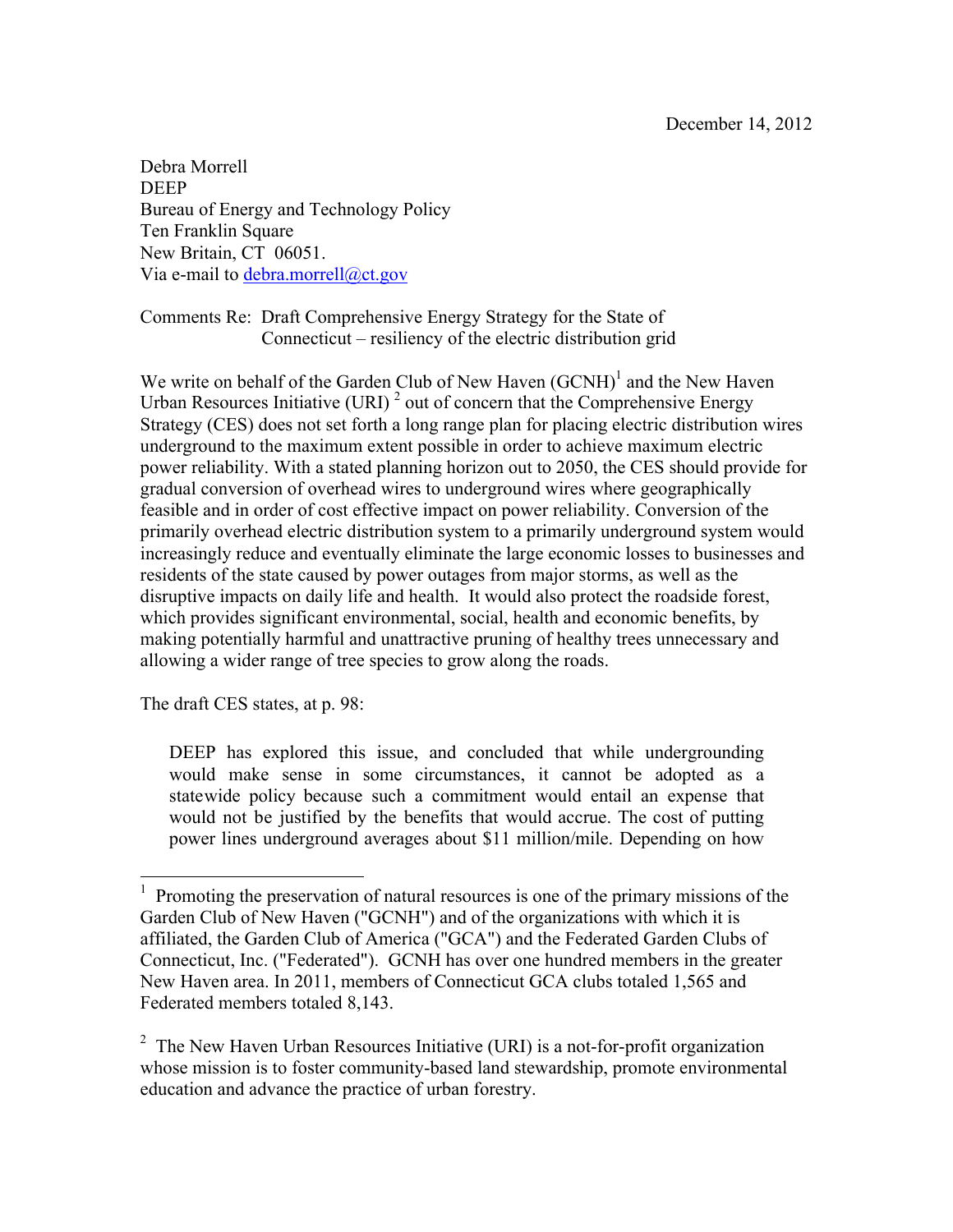many miles of power lines have been undergrounded already, this could easily increase retail electricity rates in excess of 200%. Further, undergrounding is not always the best option for ensuring reliability. Whereas outages may occur less frequently with an underground line, outages can last much longer when an underground line must be repaired. Additionally, some studies show that overhead lines are more reliable than underground lines at later stages in their life cycle.

We assume that the \$11 million cost per mile of undergrounding is a typographical error, since \$1 million is often cited as an average cost. A 2009 study<sup>3</sup> by the Edison Electric Institute, an association of shareholder-owned electric companies, reports that the cost of converting overhead lines to underground lines ranges from \$80,000 per mile in rural areas to \$2,130,000 per mile in urban areas.

This summary of DEEP's conclusion, for which no supporting analytical document appears to be publicly available, seems to be based primarily on the impact on rates, but presumably uses existing rates as its base. Rates will most certainly rise in the near future to reflect the more aggressive tree pruning and removal proposed by the utilities, and already undertaken between the last 2011 major storm and Tropical Storm Sandy in  $2012<sup>4</sup>$ , as well as the hardening of poles and wires, especially by CL&P. Tree trimming and removal, including Enhanced Tree Trimming (ETT), are recurring expenditures. As undergrounding proceeded, those costs would be reduced.

Converting overhead lines to underground lines is a long-term process. Since costs would occur over a long period of time, it is not at all clear that rates would rise as much as stated, nor is it certain that rate payers would object to paying a surcharge to support undergrounding in order to get much more reliable power. It is also not clear that the costs of undergrounding need to be entirely funded through rates. Given the benefits of a reliable electrical power supply, and the negative economic, social and health consequences of power failure, other mechanisms for financing should be explored.

The only additional factors noted to support the conclusion are that underground wires take longer to repair if they fail and that they *may* become less reliable over an extended period of time. It is unclear whether these statements consider technological improvements since the underground lines studied were installed. More important, the question isn't whether underground lines are problem free and perfect. Overhead lines certainly aren't. The question is which type of system is most resilient and reliable in a

 

<sup>3</sup> "Out of Sight, Out of Mind Revisited; An Updated Study on the Undergrounding of Overhead Power Lines," available at www.eei.org.

<sup>4</sup> At page 97, the CES states: "CL&P indicates that it has allocated an additional \$7.3 million in 2012 to support additional maintenance tree trimming and an additional \$20 million to support additional enhanced tree trimming."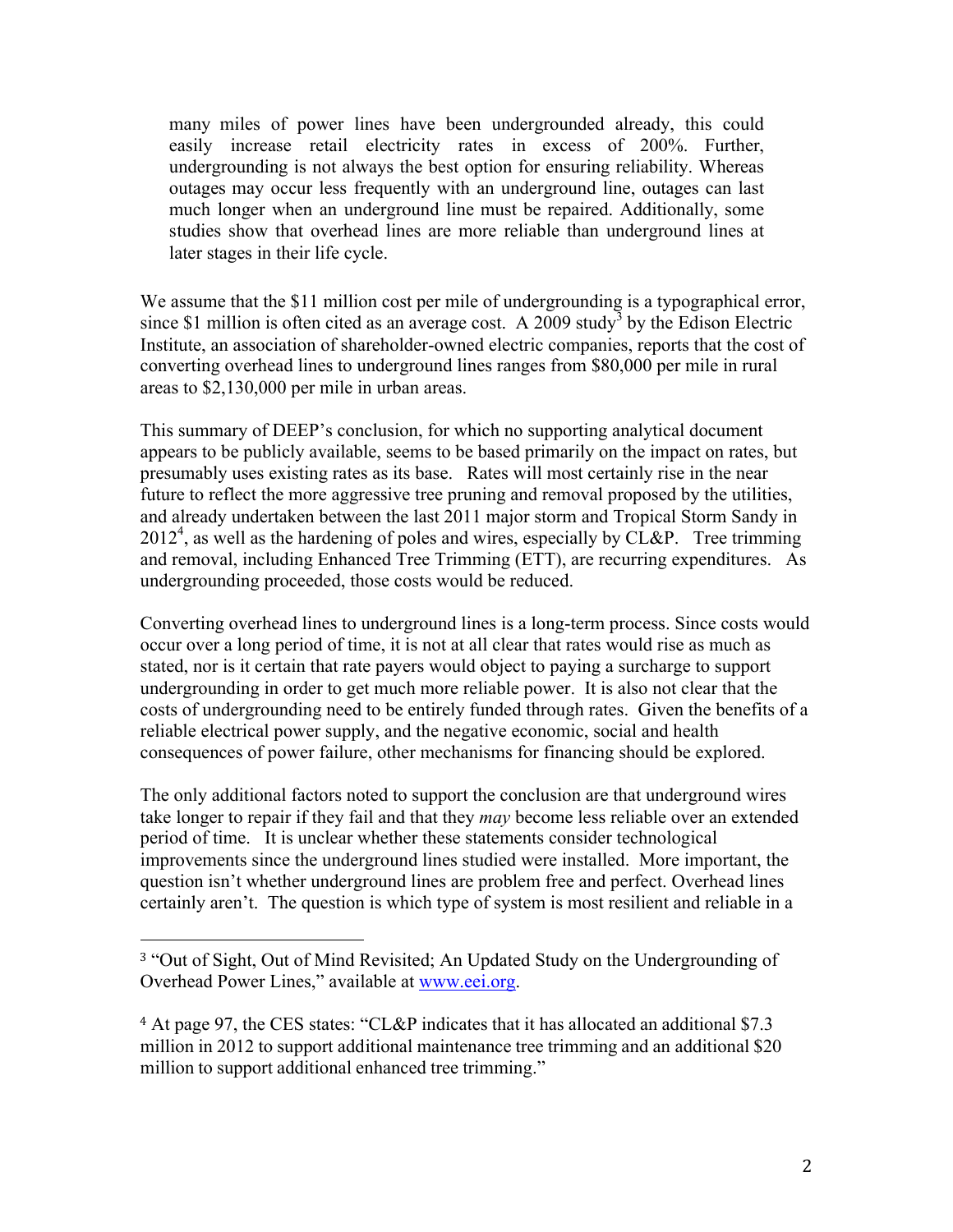major storm. If there is doubt that underground wires are significantly more reliable than overhead wires, a careful study of underground installations in Connecticut as compared to overhead installations (factoring out loss of power to underground wires because of their connection to and reliance on overhead wires) for resiliency during the three recent major storms should be done.

Although we cannot predict exactly when Connecticut will be subjected again to a major storm such as the three storms that occurred in 2011 and 2012, we do know that there is a high probability that such major storms will occur more frequently than in the past as a result of climate change, and that the frequency and severity are likely to increase as the years go on. Tornados and hurricanes are probable. At the same time, we are far more dependent on electricity and the communications technology that it supports in the  $21<sup>st</sup>$ century than at any other time in our history. The more frequent severe storms are, the more frequent significant power outages will be under the existing primarily overhead electric distribution system, even with more aggressive tree trimming and improved poles and wires. The pilot program for microgrids appears to recognize this.

In the short term, we have no choice but to rely on properly conducted tree trimming and removal as recommended in the State Vegetation Management Task Force (SVMTF) Final Report to reduce power outages. But this approach is unlikely to achieve the level of reliability that our modern economy and way of life require. It is worth noting that, even though the utilities engaged in far more aggressive tree trimming than in the past between the October 2011 Nor-easter and the October 2012 Tropical Storm Sandy, the State experienced significant long-term outages from Sandy that were unrelated to the flooding. In fact, CL&P only claims that its aggressive pruning and tree removal known as Enhanced Tree Trimming (ETT) reduces power outages by 35% (Testimony of Dana L. Louth, July 9, 2012 in Docket No. 12-07-06, p. 29) to 40% (PURA decision in Docket No. 12-06-09, p. 11) in major storms, as compared to normal tree trimming. Anecdotal evidence suggests that from 50 to 70% of the power outages were caused by trees falling from outside the right-of-ways in which the utilities do tree trimming and removal. Managing trees not within the right-of-way raises significant legal issues and will impose additional costs that are not considered at all in the DEEP statement.

In addition to the tree trimming and removal costs, plus pole and wire maintenance and strengthening, the costs of restoring poles and wires after a major storm must also be considered, as compared to the costs of repair, if any, to underground lines after a major storm.

It is not, however, sufficient to only consider the direct costs to the utilities. In the three storms of 2011-2012, both businesses and individual citizens incurred substantial monetary and other costs related to the disruption of normal life, such as lost business income, lost wages, damage to homes from failure of sump pumps, lost food, and harm to personal health. Not all of these have been quantified, but the two 2011 storms are estimated to have created \$3 billion in economic losses. (SVMTF Final Report, p. 5)